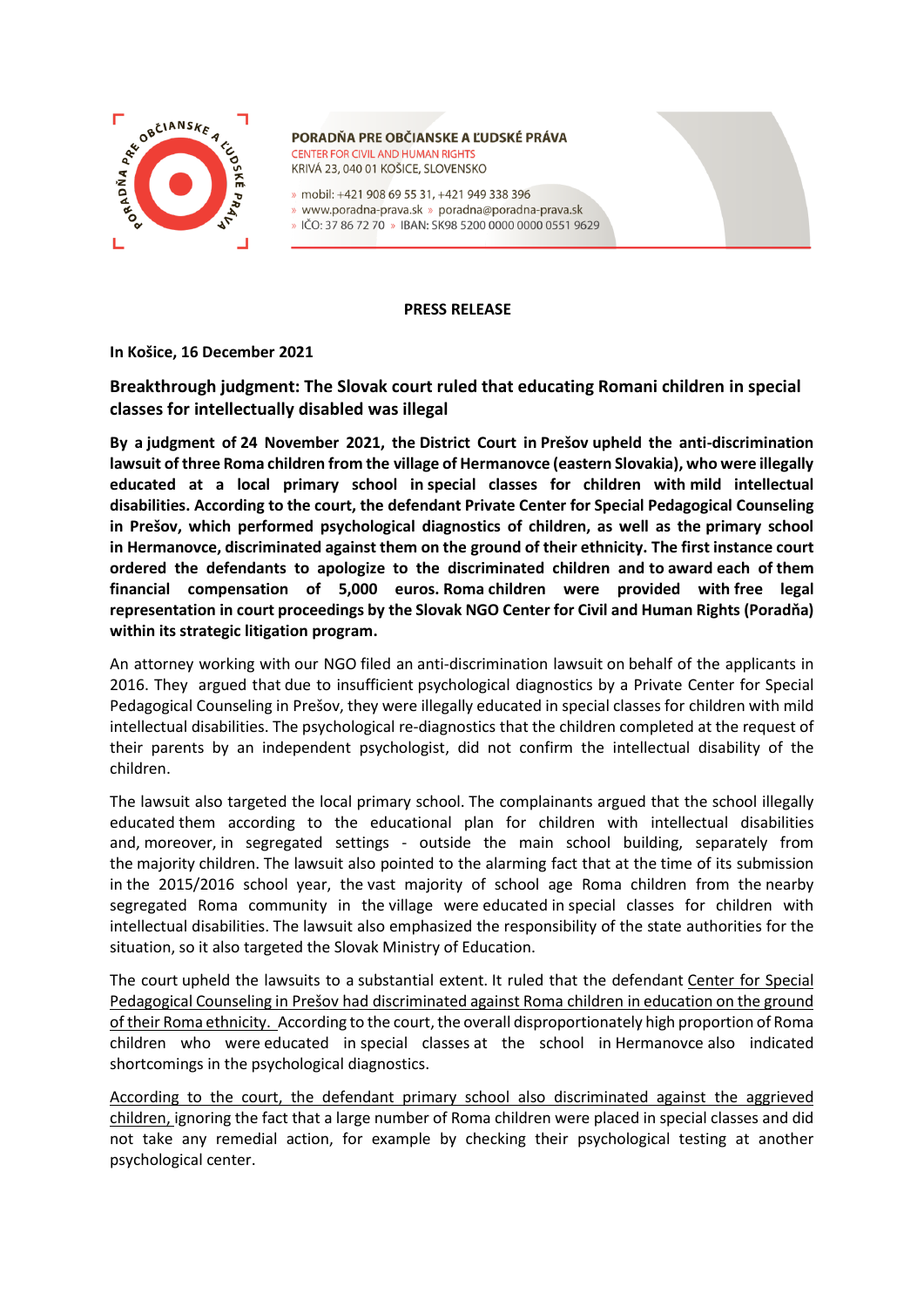In addition, the court confirmed the school's responsibility for segregating Roma children in special classes, which were located outside the main school building and attended exclusively by Roma children.

In their lawsuit, the applicants also emphasized the State's responsibility for their discrimination and pointed out that the State had not taken effective measures to prevent them from being discriminated against in special classes. However, the court did not agree with their arguments and dismissed the lawsuit in this part.

The court ordered the defendants to apologize to the discriminated children in writing and to grant each of them financial compensation of 5,000 euros.

The judgment is not final and can be appealed.

## *Sebastián Červeňák - one of the complainants said in response to the judgment:*

*"The court ruled fairly. I believe that, thanks to this decision, there will be a change in other schools as well, and Roma children will be given a chance at a good education. We all need this for life, because without a good education we Roma do not have a chance to get a good job."*

*"I want everyone to know how the Roma in our community are treated. Almost all Roma children go to a special school. That's wrong. They have to take us equally so that we too have a chance to prove something in life," a***dds another of the complainants.**

## *Vanda Durbáková, the attorney cooperating with Poradna who represented applicants before the court said:*

*"This is the historically first ever court decision in favor of Roma children who have been illegally educated in the special education system in Slovakia. Finally, the Slovak court has sent a clear signal that the excessive number of Roma children in special schools and classes is a serious problem in our society that we cannot ignore. It thus joined the courts from Hungary and the European Court of Human Rights in Strasbourg, which have ruled in similar cases in the past.* 

*"It is important that the Slovak court finally recognized the responsibility of the school and the psychological counseling center for the illegal situation at a particular school. However, it is also necessary that the court acknowledges the responsibility of the State for specific shortcomings in this area. To achieve a real change the state authorities have to introduce effective measures, in particular the Ministry of Education. That's also why we appeal against the part of the judgment by which the court rejected our action against the state,"* Durbáková added.

#### *Štefan Ivanco, Program Coordinator of Poradna reacted:*

*"Many Roma children have been and continue to be educated in special schools and classes illegally. Although the Slovak Ministry of Education recognizes this problem and the need to address it does appear in government documents, a real systemic effort to bring about change is still not visible. I am convinced that psychological diagnostics in schools should be used primarily to identify the individual educational needs of children, who would be educated together with all other children in an inclusive school environment. And it shouldn't move children to special schools and classes. State institutions must act swiftly in this regard."* 

#### *The judgment is available in Slovak language to [download here.](https://poradna-prava.sk/wp-content/uploads/2021/12/rozsudok-Okresneho-sudu-Presov-zo-dna-24112021.pdf)*

**Contact information:** Center for Civil and Human Rights (Poradňa) Štefan Ivanco: +421 949 338 396, [poradna@poradna-prava.sk](mailto:poradna@poradna-prava.sk)